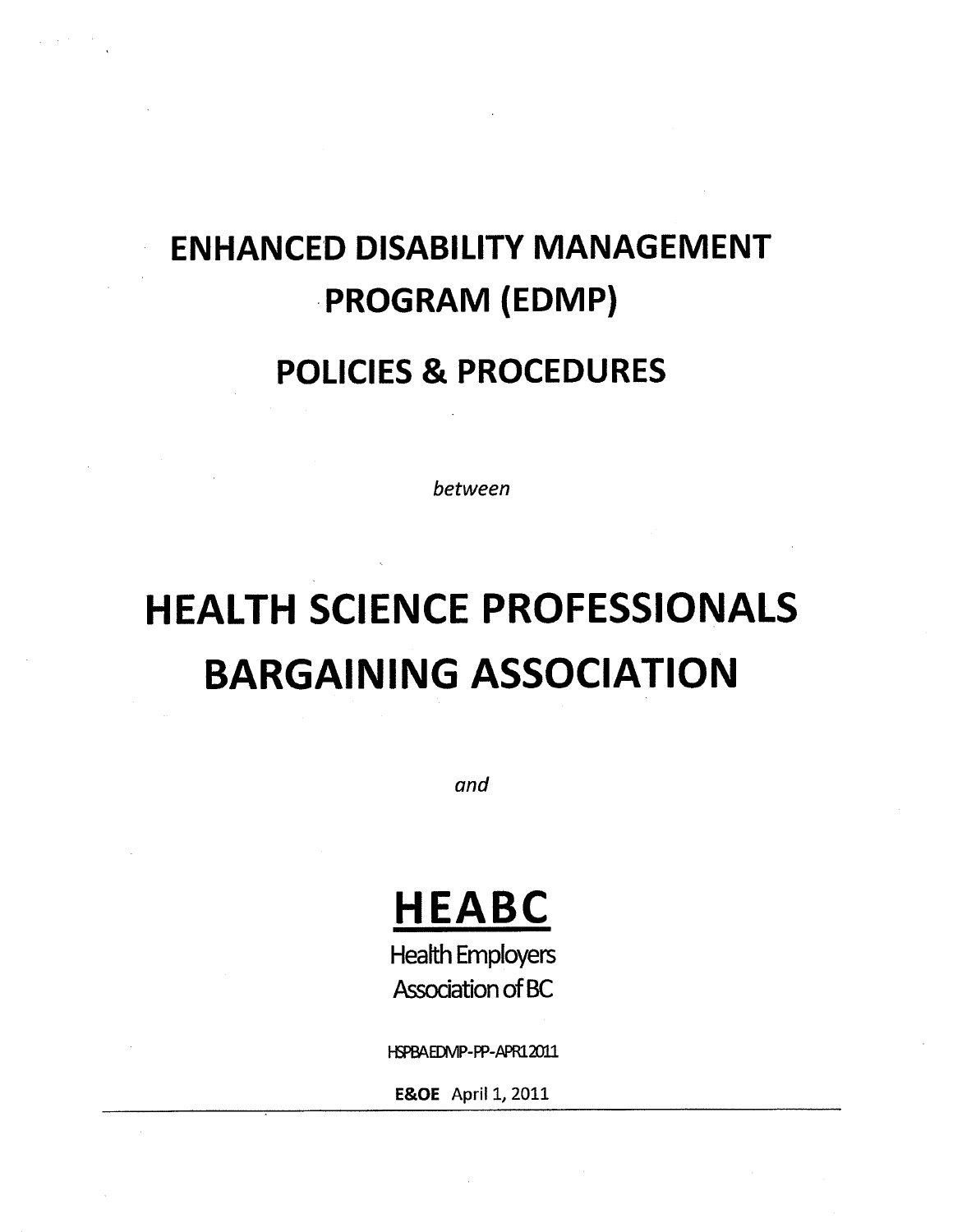This policy and Procedures document was developed by the Enhanced Disability Management Working Group (EDMWG) and provides a framework for the Enhanced Disability Management Program (EDMP). The flow chart provides a visual representation of the processes that are set out in this framework.

#### Enhanced Disability Management Program (EDMP) Policies & Procedures

The box numbers refer to EDMP Flow Chart in Figure 1.

#### Box 1: Participation by Regular Employees

All regular employees shall be referred to the program if they are:

- Off with a work-related illness/injury. The referral will be made on the first day of illness/injury.
- $\bullet$  Off due to a non-work related illness/injury. The referral will be made after an absence of 5 consecutive shifts.

Participation in this program is required for these regular employees unless there is a bona fide reason to decline.

Participation by Casual Employees and Regular Employees who continue to work and selfrefer

participation in this program is voluntary for all casual employees and all regular employees who continue to work and self-refer.

Services provided to casual employees and regular employees who self-refer and continue to work are considered on a case by case basis and are at the discretion of the Employer.

All casual employees and regular employees who self-refer and continue to work and who participate in a Case Management Plan where services are being provided are required to participate unless there is a bona fide reason to decline.

#### Box 2: Program lntake

Referrals can come from a variety of sources including a central call-in system, the employee, the union, the manager, WCB, the HBT/underwriter or LTD carrier.

#### Box 3: Triage

.

The Disability Management Professional (DMP) will call the employee to ascertain the barriers to a return to work. Barriers include, but are not limited to:

- Medical: e.g. illness/injury.
- Personal: e.g. distressing life event.
- Workplace: e.g. lack of safety equipment; interpersonal relations.
- Vocational: e.g. lack of training and education for alternative duties/position.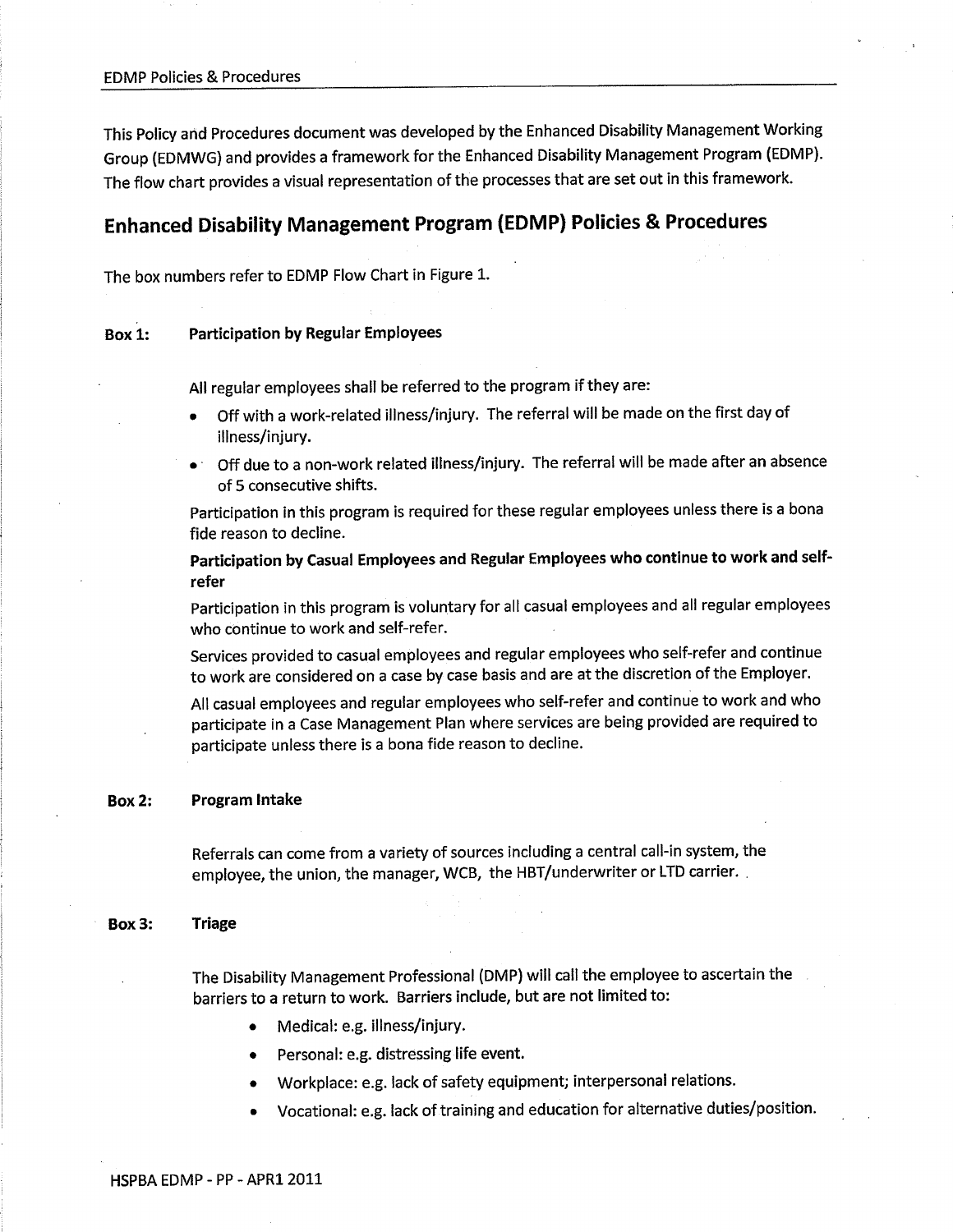The DMP, in consultation with the employee, determines if an employee is:

- A candidate for immediate enrollment in the program.
- Not an immediate candidate for the program in which case the employee's candidacy will be reviewed every thirty (30) calendar days to determine suitability at a future date.
- Unable to participate in the program or not a candidate for the program due to the nature of their illness/injury.
- Refusing to participate in the program.

An employee engaged in treatment or rehabilitation who has a normal expected recovery and who requires no services from the program will be monitored and reviewed.

lf a labour relations issue impedes a successful return to work, the DMP will meet with the employee and the union representative to investigate and determine next steps.

#### Box 4: Triage Reports

The DMp will provide a timely triage report to the appropriate union representative. The triage report will contain information as determined by the Provincial Steering Committee (PSc).

#### Box 5: Case Management Plan

The DMP will develop a holistic Case Management Plan (CMP) for all employees participating in the program that includes milestones and expected outcomes in coordination with any other agencies involved.

The CMp may include medical intervention, transitional work (TW), graduated return to work (GRTW), workplace modifications, vocational rehabilitation, and/or retraining.

The CMP will be based on an assessment of factors such as prognosis, capabilities and limitations, skill and education, cost effectiveness, and likelihood of a return to work in an employee's own job with or without modifications or another job with or without modifications.

The CMp will be developed to facilitate a timely and safe return to work. A plan will be developed that returns the employee utilizing the following options:

- Returning to own job.
- Returning to own job with modifications.
- Returning to alternate vacant job that is not posted, without modifications or with modifications.
- o Filling alternate job that is posted, without modifications or with modifications.
- Filling alternate job with retraining, without modifications or with modifications.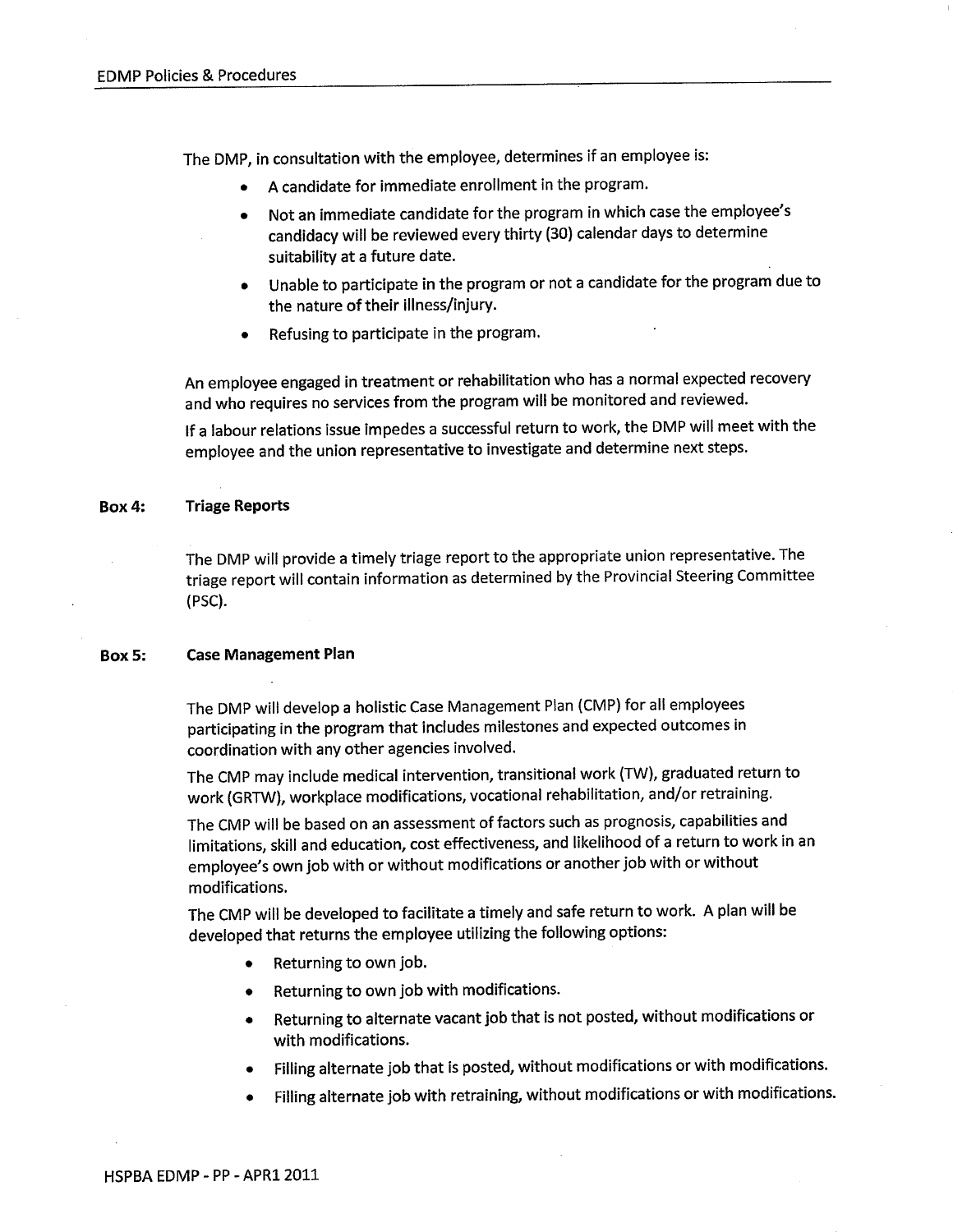- Finding other alternative work that could accommodate the employee.
- Exercising seniority.

Employees who work for more than one employer will have one CMP. If the disability is due to a work-related illness/injury enrollment will be with the employer in which the illness/injury occurred. If the disability is due to a non-work related illness/injury, the employee will be enrolled with the employer that will provide the earliest opportunity for the employee's return to work.

#### Box 5.1a: Case Management Plan - Straight Forward

In the case of a straight forward CMP, the union representative will be notified of the need for a GRTW and may waive participation in any meeting or discussion with the employee to develop and explain the GRTW. The union representative will be copied on the final plan which will include employee contact information.

A Straight Forward CMP is one that:

- Anticipates a return to work to previously held position that may or may not include a GRTW.
- Has a GRTW duration of less than 6 weeks.
- Has clearance from the appropriate medical professional.
- Has no change in the employee's FTE.  $\bullet$
- $\bullet$ Has not identified any workplace or HR/LR issues that would impede a return to work.
- Has not had concerns raised by the employee requiring intervention by a union representative when the GRTW is determined, and
- Has been signed-off by the employee.

Employees who are unable to return to their previously held position upon completion of the GRTW shall have a complex CMP developed.

#### Box 5.1b: Case Management Plan - Complex

In the case of a complex CMP, the union representative, the employee and the DMP will meet to develop and/or revise the complex CMP.

A Complex Case Management Plan is one that does not meet the straight forward definition and may include one or more of the following elements:

- Has a GRTW duration of more than 6 weeks.
- Requires a temporary accommodation/transitional work for an illness/injury  $\bullet$ with a lengthy recovery time.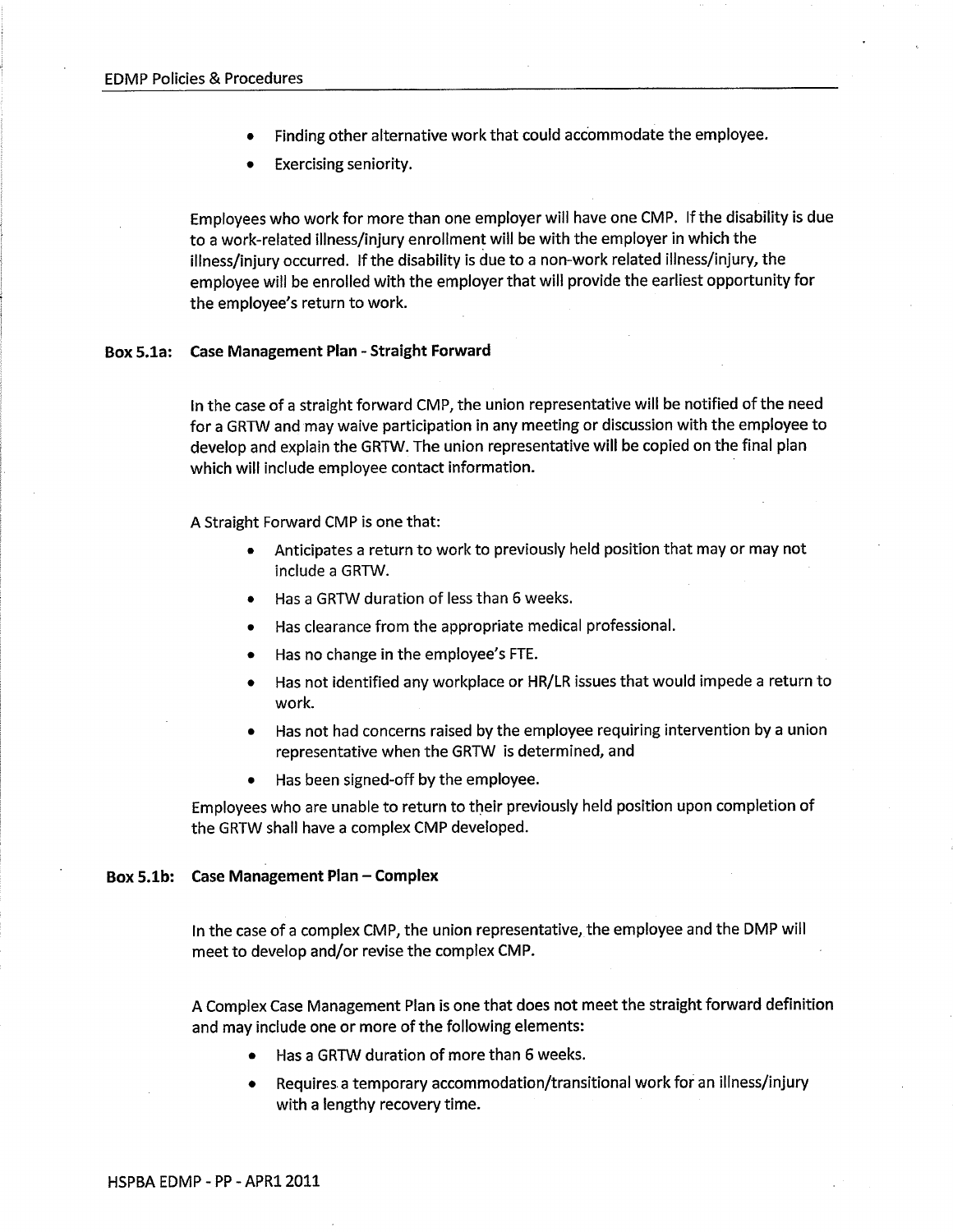- Has identified a need for vocational training.
- 
- Has a component of workplace and/or HR/LR issues.<br>Has issues related to a claim for LTD, ICBC or Workers Compensation Board (WCB) benefits.
- Involves a report to a professional association.
- Requires a permanent accommodation.

ln the event that more than one medical professional is involved in treatment, the CMP will document what is required for clearance prior to a return to work.

#### Box 6: Monitor and Review

The DMP will maintain regular contact with an employee enrolled in the program to offer support.

Frequency of contact will depend, in part, on the likelihood of a return to work and the nature of their illness/injury but will not be more frequent than every thirty (30) calendar days unless otherwise agreed to by the employee.

#### Box 7: Non-participation/Unable to contact

lf an employee refuses to participate in the program or the DMP is unable to contact an employee, the DMP will notify the union representative who wíll contact the employee to explain the program, íts requirements and encourage participation.

The result of the contact may be an agreement with the employee that they will actively participate, or an agreement with the DMP and the employee that the appropríate approach is monitor and review.

lf the union representative is not able to contact the employee or if the employee continues to refuse to participate, the employer will send a letter to the employee explaining the program, providing the name of their union representative, advising the employee that participation in the program is requíred and confirming that failure to participate ín the program wíll result in the matter being referred to the HR/LR processes.

The consequence of non-participation is referral to the HR/LR processes and subject to the grievance and arbitration procedure set out in the Collective Agreement.

#### Box 8: Case Management Review Meetings

The DMP and the union representative will review all cases at least once every thirty (30) calendar days or as necessary to determine next steps including whether status has changed from monitor and review to active participation prior to a return to work.

The DMP will submit a report to the union representative three (3) business days prior to the thirty (30) calendar day review.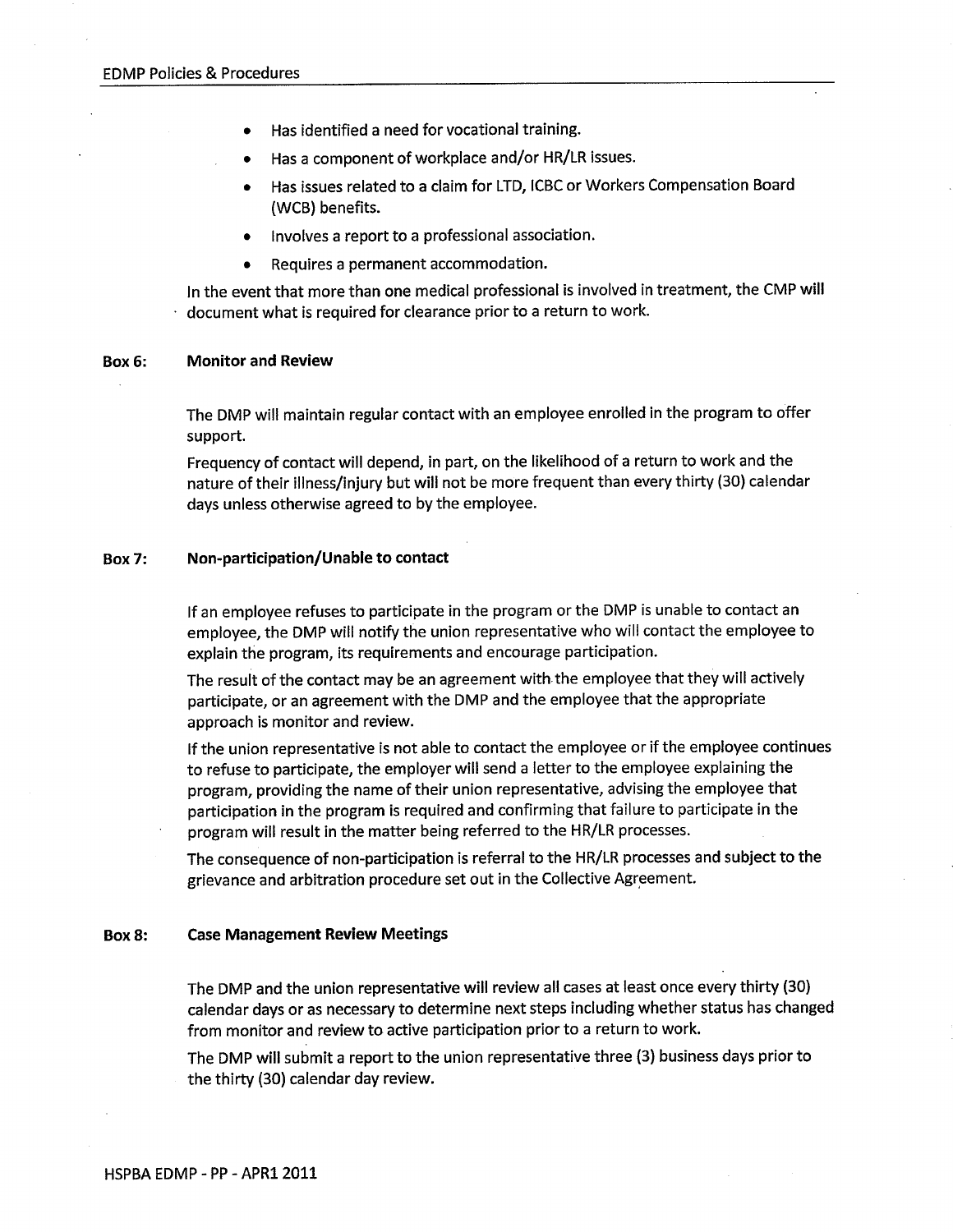After ninety (90) calendar days of absence, the DMP will meet with the employee who is medically able to meet and their union representative to review their medical status, explain the EDMP and LTD application process. lf a meeting is not possible, the LTD application package will be sent to the employee if required.

ln addition to the thirty (30) calendar day reviews, an employee who has reached seventeen (17) months from date of disabillty will be reviewed to assess status of the CMP. A meeting will take place that includes the employee, union representative, the DMP, and HBT/Underwriter, LTD carrier or WCB if applicable unless there is a formal agreement not to meet.

#### Box 9: Case Management Plan - Dispute Resolution

lf an employee disputes the CMP, the union representative and the DMP will attempt to resolve the dispute.

lf the dispute is resolved, the employee enters the program at Box 5 or 6. lf there is no resolution, the dispute will be referred in accordance with the agreed to case management dispute resolution process.

lf the employee refuses to participate in the program, the matter will be referred to HR/LR processes.

#### Figure 1: EDMP Flow Chart

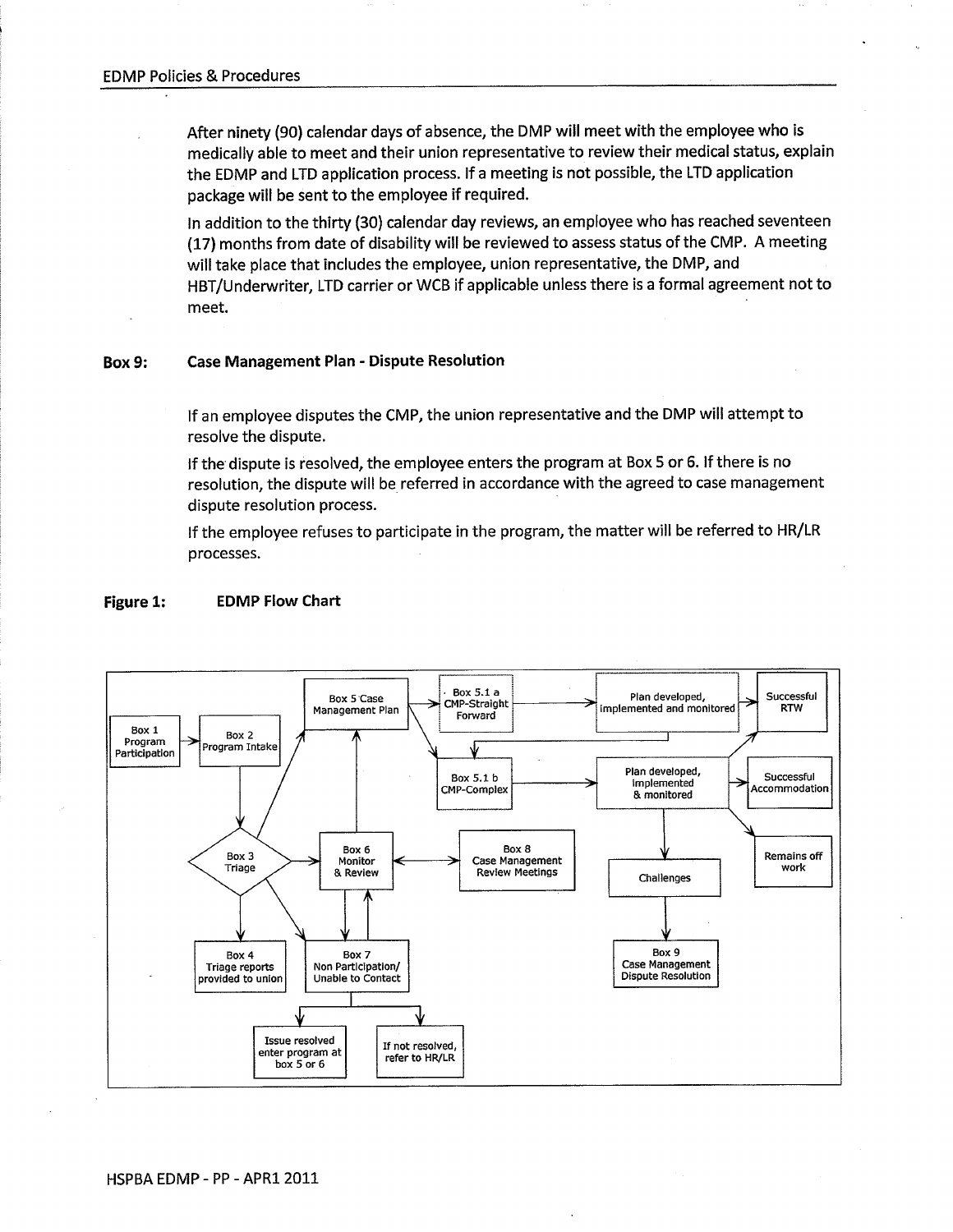### Roles and Functions

#### Províncial Steerins Committee (PSC)

The Provincial Steering Committee will:

#### Governance

- Be the governing body of the program and guide its administration.
- Develop or adopt policies, procedures, and decision-making criteria.
- Discuss and attempt to resolve case management disputes and refer unresolved matters in accordance wíth the newly established dispute resolution process.
- Establish a Dispute Resolution Panel as part of the newly established dispute resolution process.
- Establish a sufficient number of working groups.

#### Administration

- Standardize reporting documents and forms.
- Oversee the development of educational programs and communication strategies.
- Develop recommendations for the allocation of savings for prevention and improved disability management.
- Implement changes to the program as required.

#### Evaluation

- Be responsible for program evaluation.
- r Develop a framework including key metrics, and timelines for the evaluation of the program.
- Recommend a method of accounting for savings or costs associated with the program.
- Ensure that program reports and evaluations are completed as required.

#### **Working Group**

Working groups will have an equal numbers of representatives from the Union and the Employer,

#### The Working Groups will:

- Oversee the operation of the EDMP.
- Resolve issues encountered in the day to day operation of the program. Unresolved issues will be referred to the PSC.
- . Promote the program to employees, unions and employers.
- Receive and analyze quarterly data reports to evaluate the effectiveness of the local program and its impact on sick leave, WCB and LTD claims and report findings to the PSC.
- Allocate savings according to the guidelines developed by HEABC and the Association.
- The Working Groups' approach to decision making and dispute resolution will be consistent with the policies established by the PSC and the principles of the program.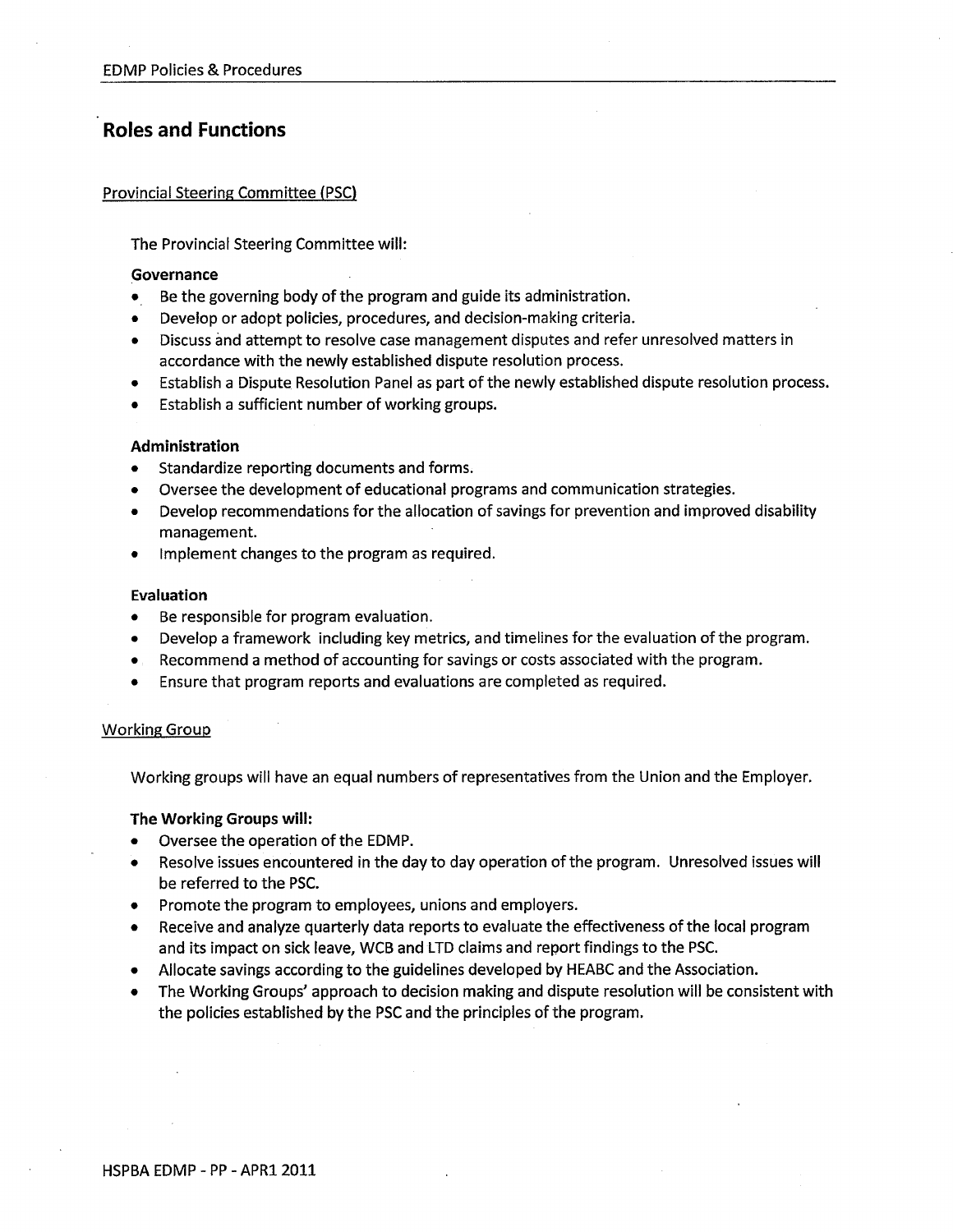#### Manager/Supervisor

- o Provides ongoing support and encouragement to employees participating in EDMP.
- Encourages stay at work and early return to work programs.
- Supervises work performance and advises the DMP if employee is having difficulty.
- o Encourages coworker participation/acceptance.
- Participates in the CMP process as necessary to understand the barriers to return to work and provide options for return to work, job modification and accommodation.

#### Disability Management Professional (DMP)

- Contacts employees who are referred or self-refer to the program.
- o lnitiates discussion on the employee's illness/injury status. lf illness/injury is work related, provides appropriate information with regards to reporting and WCB process.
- Ensures that the program package is sent out and receives the authorization and Occupational Fitness Assessment (OFA) forms.
- o Gathers information necessary to determine whether an active CMP or monitoring is ' appropriate.
- o Supports the employee throughout their participation in the program.
- Provides information on community services available if appropriate.
- Provides information on alternative sources of funds if the employee has no sick time (e.g. Employment lnsurance) and information related to Health and Welfare Benefits.
- Evaluates capabilities/limitations of employee and identifies GRTW/transitional work assignments based on medical assessment.
- Consults with the manager/supervisor as needed.
- . Determines, in consultation with the employee, which services will be provided to facilitate <sup>a</sup> return to work, transitional work and/or an accommodation.
- Ensures the establishment and maintenance of a database for tracking program referrals and shares the information with the appropriate union representative at least every thirty (30) calendar days and three (3) business days prior to the thirty (30) calendar day review meeting.
- o Contacts the union representative if the employee cannot be contacted or refuses to participate in the program.
- Communicates with attending medical professionals as appropriate.
- Notifies the union representative of the need for a GRTW. Determines, in consultation with the employee and the manager or designate and union representative, an appropriate GRTW if the case meets the definitíon of "straight Forward" and copies the GRTW, as well as employee contact information, to the appropriate union representative prior to the first day of work.
- Works with the employee and their union representative to develop a holistic CMP if the case meets the definition of "Complex".
- o Coordinates with the employee, union representative and any third party stakeholders (WCB, physician, HBT/underwriter, LTD carrier, ICBC, etc.) in the development of CMPs where appropriate.
- **•** Coordinates workplace modifications where required.
- o lnforms HR and union representative if workplace or HR/LR issues are identified as barriers to <sup>a</sup> GRTW. Consent of the employee is required unless there is a bona fide reason not to obtain the employee's consent.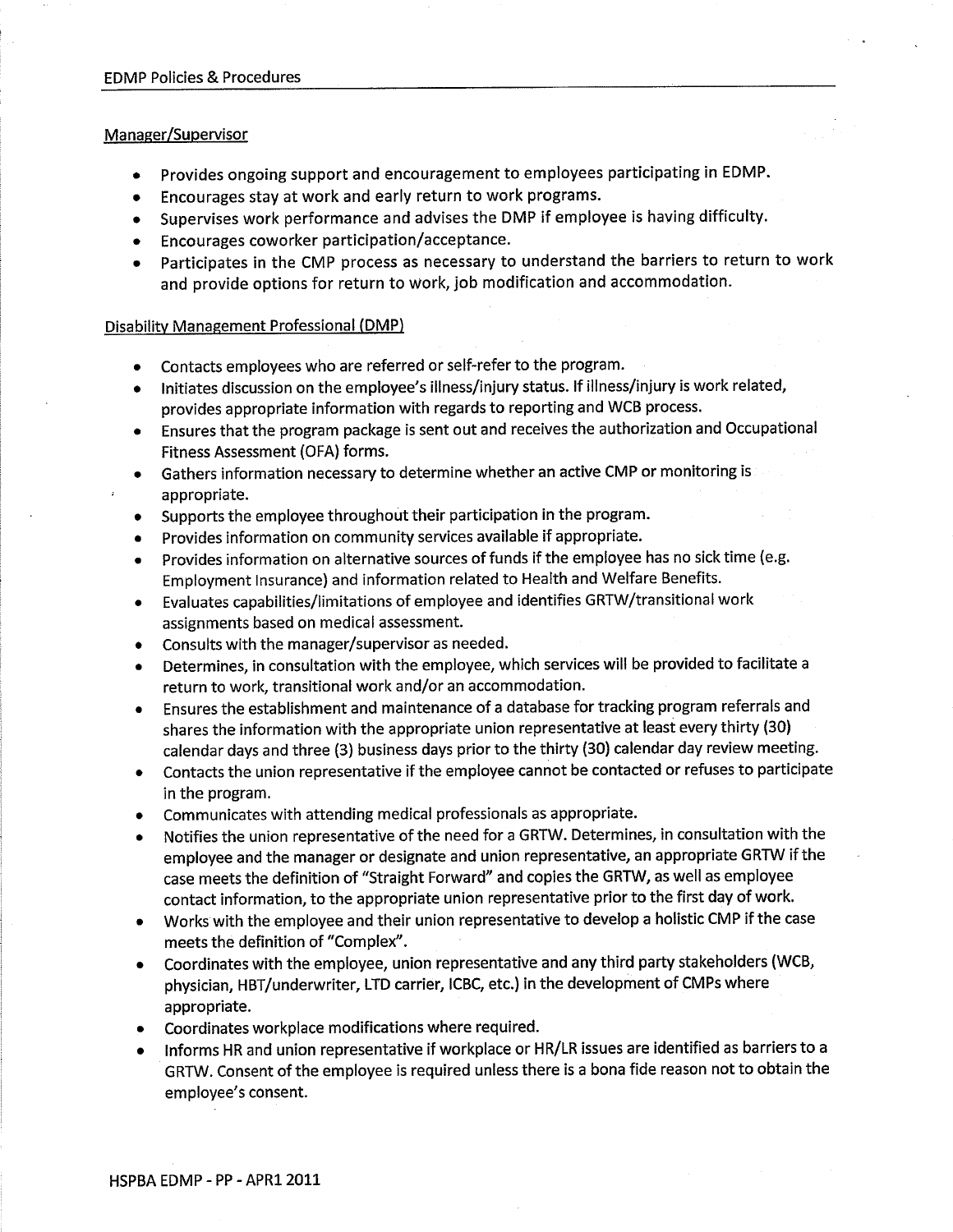- Reviews new referrals and open cases at least every thirty (30) calendar days with the union representative.
- Meets with the employee and union representative at ninety (90) calendar days from first day off work if possible to discuss the employee's health status, to review the application for LTD and CPP, the use of paid banks and the Health & Welfare Benefit package on either an unpaid LOA or LTD claim.
- Monitors employees enrolled in the program and contacts employees upon completion of their plans.
- Collects and maintains all documents in individual case files.
- Maintains strict confidentiality consistent with the policies of the EDMP.
- Collects and provides information and data to the Working Group as required.
- Promotes the program and provides education.
- . May be required to participate in case management dispute resolution process.

#### Human Resources

- **•** Provides labour relations expertise and knowledge of collective agreements.
- Assists with identifying suitable alternate work placements.
- Advises on the application of human rights legislation (duty to accommodate).

#### Union Representative

- $\bullet$  Promotes the program.
- . Supports individual self-referral to the program.
- Answers inquiries and provides support for employees in or referred to the program.
- Follows-up with employees who cannot be contacted by the DMP, who have not returned the program package within twenty-one (2L)calendar days or those employees who refuse to provide sufficient information to the DMP.
- o Reviews all new referrals and all open and recently closed cases with the DMP at least every thírty (30) calendar days.
- Meets with co-workers at the work site to familiarize them with the terms and conditions of GRTW and encourage their support.
- o Meets with the DMP and employees who have been off or in transitional work after ninety (90) calendar days from first day off work to discuss the employee's health status, to review the application for LTD and CPP, the use of paid banks and the Health & Welfare Benefit package on either an unpaid LOA or LTD claim.
- Attends meetings with employees who have reached seventeen (17) months from the date of disability.
- Meets with the employee and the DMP to assist in the development of the CMP  $-$  complex.
- Meets with the employee and the DMP to assist in the development of CMP straight forward when the union representative deems it is necessary.
- Reviews all return to work plans.
- Encourages and promotes the identification of either temporary or permanent positions suitable for the accommodation of bargaining unit employees.
- Ensures the rights of all employees under the Collective Agreement are maintained.
- Receives monthly and quarterly status reports.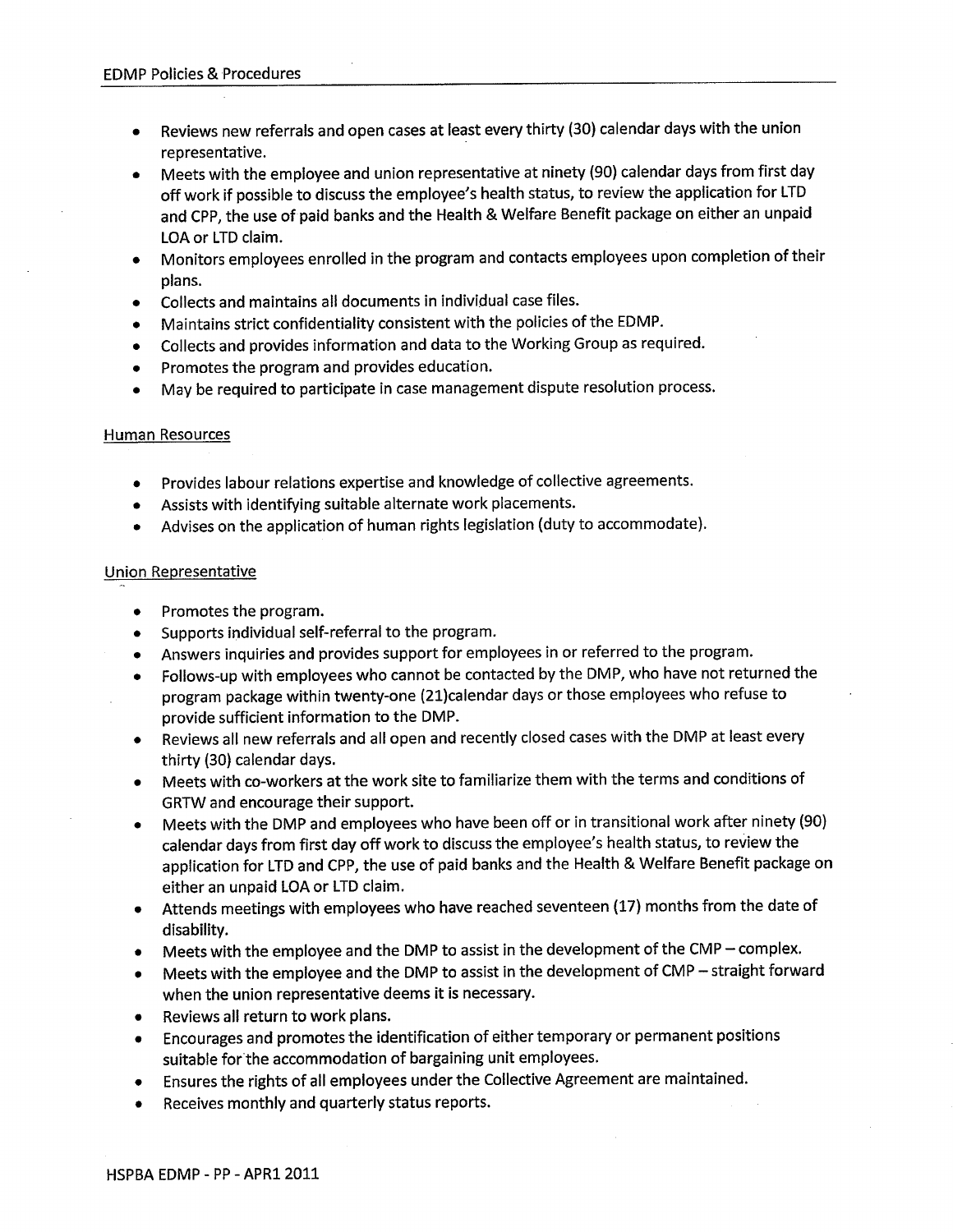Maintains confidentiality of all employee information.

#### Emplovee

- Participates in the program unless there is a bona fide reason to decline.
- o Communicates with the DMP and/or union representative and provides information sufficient to enable the DMP, in consultation with the employee, to develop a CMP.
- Completes all required forms and returns completed program package within 21 days.
- Participates in the agreed upon CMP.
- Attends meetings as required by the program.
- . Reports to the DMP if they encounter challenges to completing the Return to Work program or if their medical condition changes.

#### Third Partv Provider

- e ln the event the employer uses a third party to provide EDMP services, the employer will ensure that the necessary service level standards are in place.
- The EDMP will be administered in a manner consistent with theCollective Agreement and the policies and procedures developed by the PSC.
- . The employer will ensure that the third party fulfills its role in a manner consistent with the EDMP.

#### Evaluation Framework

#### Purpose

The EDMP will be effective if, in part, it:

- Operates in an efficient manner.
- Decreases the number and duration of absences due to illness/injury.
- Increases the number of sustainable return to work outcomes for injured and ill employees.
- Reduces costs.
- Is understood and respected by all parties.

Regular evaluations and reports are required to monitor the program's effectiveness and to ensure that the program operates transparently.

#### Evaluation Guidelines

- The PSC will develop an evaluation framework that includes methodology, metrics, format and frequency of evaluations and reports. The reports should show results for the period, year to date and year over year.
- The evaluation must use both qualitative and quantitative measures.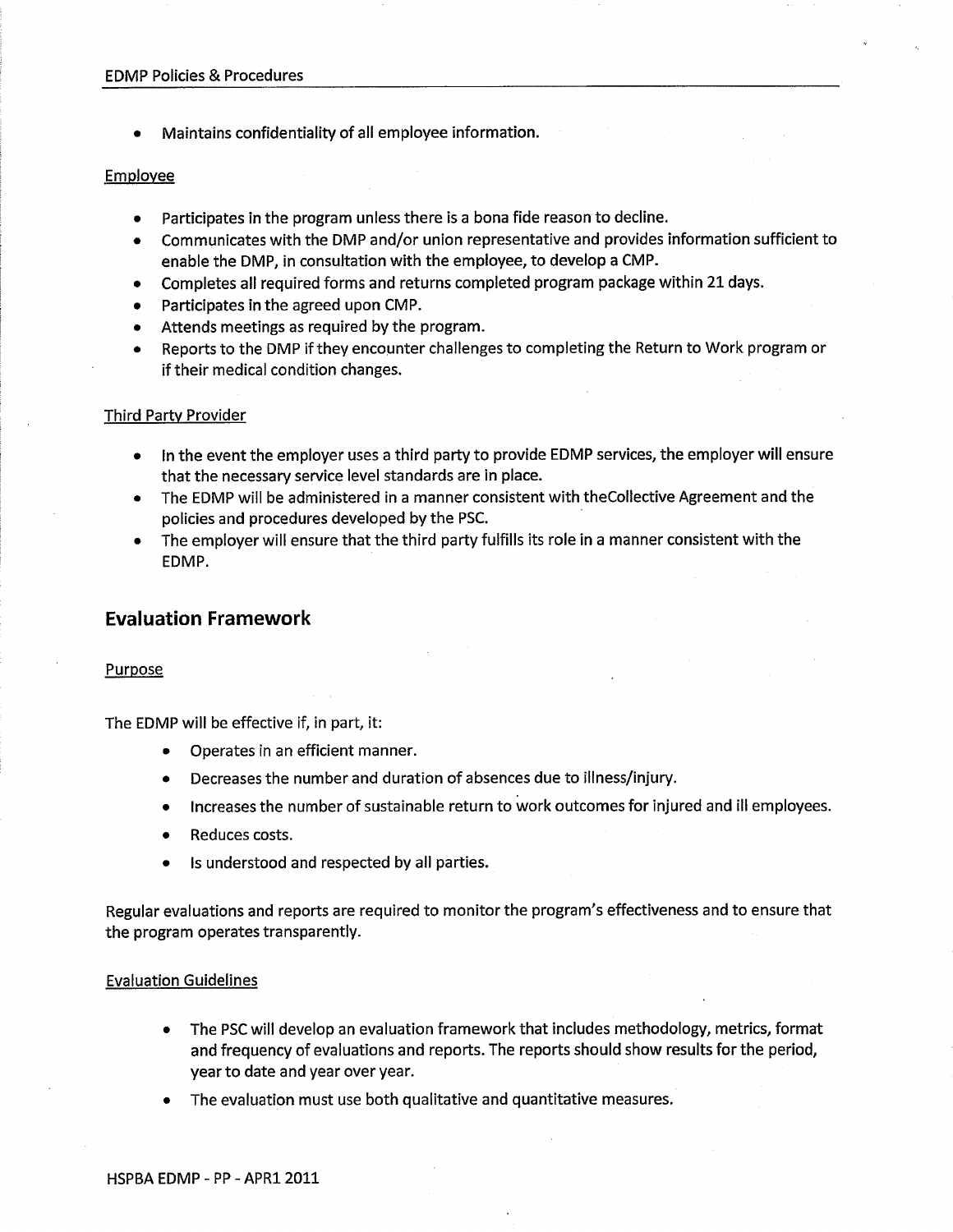- The evaluation must capture outcomes based on the impact of the program on employees  $\bullet$ and employers.
- The evaluation will compare metrics pre- and post- implementation of the program. The first evaluation will be completed for the period ending one year from date of implementation.
- The measurements required must be captured or be able to be captured by existing data  $\bullet$ collection processes (WHlTE.net, Parklane, HBT/underwriter, LTD carrier, etc.). The PSC must ensure that there is a system in place to test the quality of the data being collected.
- An external organization, acceptable to both HEABC and the Association, may be engaged to  $\bullet$ conduct the evaluation. Results of the evaluation shall be provided to HEABC, employers and the Association.

#### **Production of Reports**

o Employers will be responsible for producing the periodic reports as directed by the PSC. These reports will be provided to HEABC, the designated union representatives, the Working Groups and to the PSC.